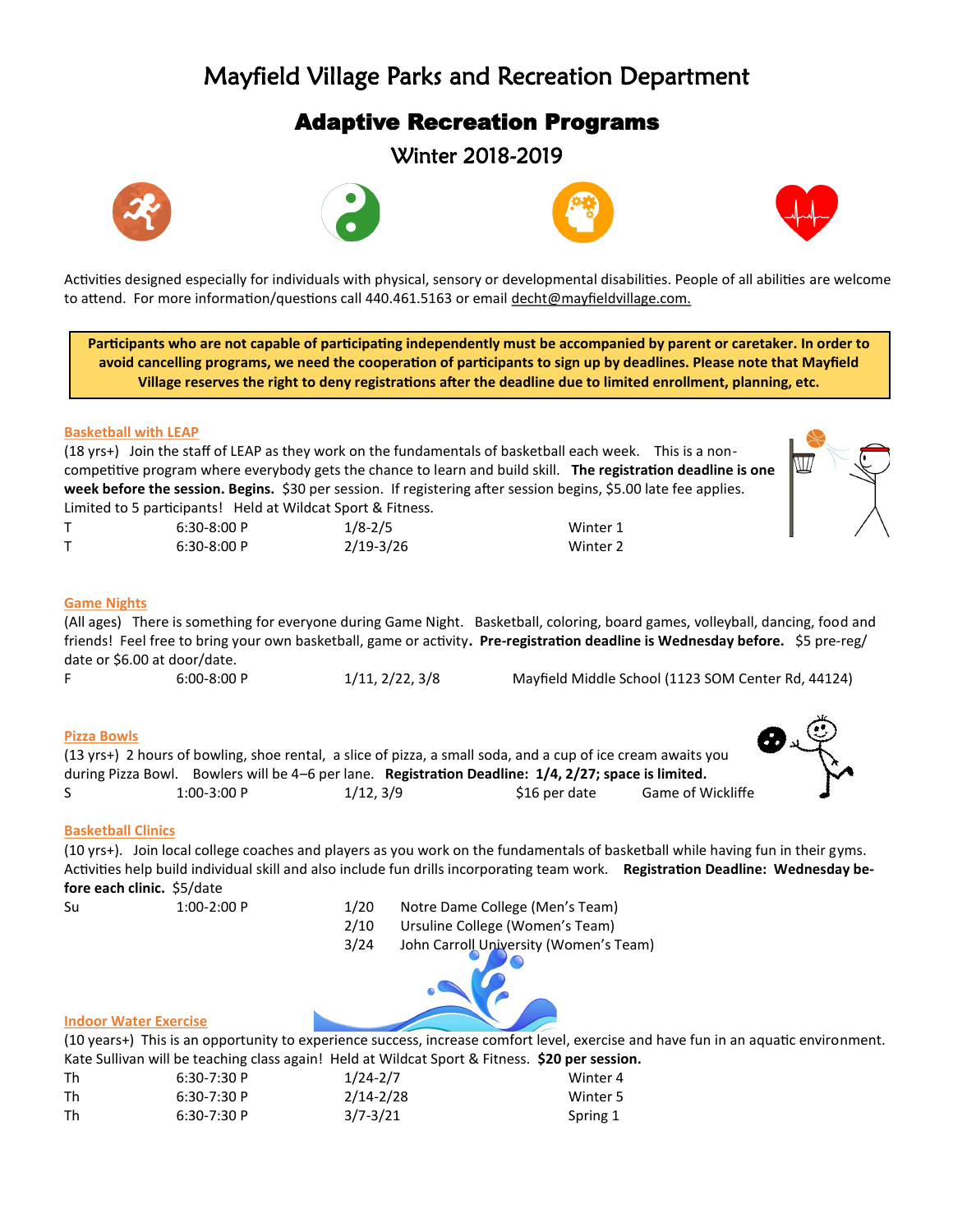#### **Painting with Artfully Mine**

(5 yrs+) No experience needed! Clear, step by step instruction allows you to put your own spin on a pre-selected winter design. Supplies are provided including an apron. Paint on your own 16 x 20 canvas with acrylic paints. Anyone ages 5-10 years must be accompanied by an adult. **Reg. Deadline: 1/18.**

| C | Noon | 1/26 | \$35 | Civic Center |
|---|------|------|------|--------------|
|   |      |      |      |              |

#### **Fitness to Wellness to Fun at Health 360**

|     |              |               | (13 years+) Fitness and Fun; that's what it's all about! Enjoy exercises and movements to help with strength, agility and motor |  |
|-----|--------------|---------------|---------------------------------------------------------------------------------------------------------------------------------|--|
|     |              |               | reaction and skill development. Exercises are broken up into small segments so you won't be bored! Sign up for Mon or Wed or    |  |
|     |              |               | both. \$49/session/day or \$88/both days/session. If registering after a session begins, a \$5.00 late fee applies.             |  |
| M/W | $6:30-7:30P$ | $1/28 - 3/6$  | Winter 2                                                                                                                        |  |
| M/W | $6:30-7:30P$ | $3/11 - 4/17$ | Spring 1                                                                                                                        |  |
|     |              |               |                                                                                                                                 |  |

#### **Karaoke & Dinner with Solon Blue Ribbon**

|                                                                      |  |  |  | (13 yrs+) Come on out and sing a song or just enjoy the talents of other karaoke singers. A chicken parmesan, salad, rolls, and des- |
|----------------------------------------------------------------------|--|--|--|--------------------------------------------------------------------------------------------------------------------------------------|
| sert dinner will be served at 6:00 p.m. Registration Deadline: 1/25. |  |  |  |                                                                                                                                      |
|                                                                      |  |  |  |                                                                                                                                      |

| $6:00-9:00P$ | \$13 | <b>Solon Community Center</b> |
|--------------|------|-------------------------------|
|              |      |                               |

#### **Boxing Buddies with Solon Blue Ribbon**

(15 yrs+) Have you ever wondered what it's like to put on a pair of boxing gloves and learn boxing basics?! Now is your chance! Veteran Blue Ribbon coach and advocate Sandy Ellis will be bringing boxing to you! You will learn the basics of boxing and a little

self defense, which will help you to find the true boxer in you! It is non-contact. You will never punch anyone and no one will ever punch you. You will learn how to throw a punch, a jab, a right hand, uppercuts and hooks using special coaching mitts as targets. Most of all, boxing will build your self-confidence and it is FUN!!! Boxing can be learned while sitting or standing. Anyone is welcome to register (friends, family, caregivers). **Space is limited! Registration Deadlines: 1/18.**  S 2:00-2:45 P 2/2-2/23 \$49 Solon Community Center

#### **Movie Night**

All ages. Come watch a movie on a drop down projection screen. Enjoy snacks and beverages while you watch a movie. Preregistration only. **Registration Deadlines:** Wednesday before each date as long as space available. F 6:00 P 2/15 \$ 5 per date Mayfield Village Civic Center

#### **Making Pizza at Pizza Roma**

|             |      |     | All ages. Grace VanNess will help you to press the dough, add the sauce and desired toppings, place it in the oven andenjoy! You |  |
|-------------|------|-----|----------------------------------------------------------------------------------------------------------------------------------|--|
|             |      |     | have your very own personally created pizza to enjoy in the store or take home. Registration Deadline: 2/13. Limited Space!      |  |
| 1:00-1:45 P | 2/16 | S12 |                                                                                                                                  |  |

#### *YogaReach Embrace Abilities*

(13 yrs+) This program serves individuals who love to empower their abilities. *Embrace Abilities* teaches an integrated system of adaptive poses, breath work, daily function skills, movement exercises, meditation practices, and facilitates ongoing discussions. Focus on what you can achieve and qualified instructors will help reinforce an optimistic approach! **\$64/session \$5 off if registering for two sessions at once.** \$5.00 late fee if signing up after session begins.

```
T 4:45-5:45 P 2/19-3/26 Winter 2 Civic Center
```